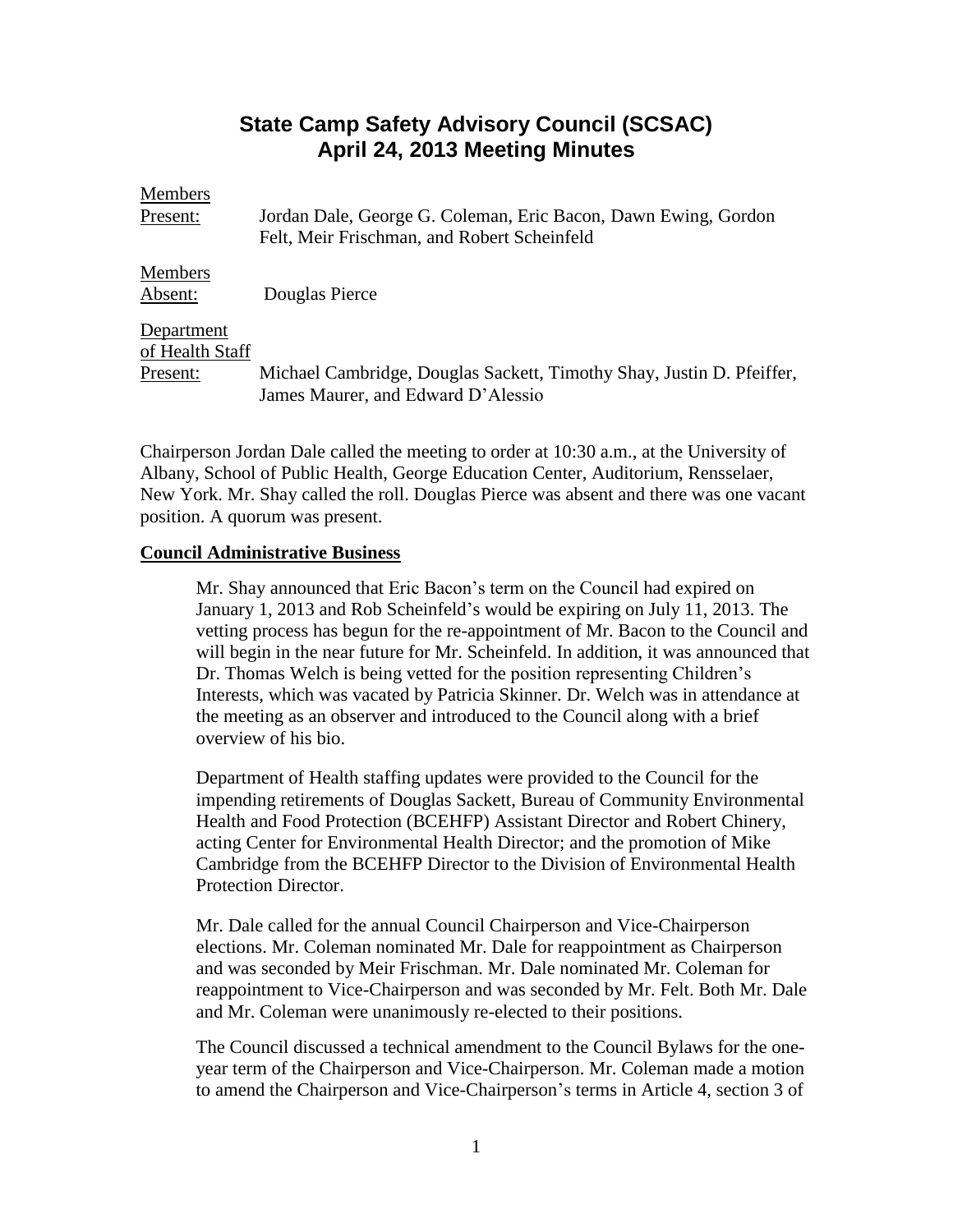the Council's Bylaws to a two-year term. Ms. Ewing seconded the motion and it passed unanimously. Department staff will make the necessary revisions to the Bylaws.

Mr. Dale brought the October 23, 2012 SCSAC meeting minutes forward for approval. The minutes were unanimously approved.

#### **New York State Justice Center**

Mr. Shay provided an overview of the NYS Justice Center for the Protection of People with Special Needs (Justice Center), which was legislatively established on December 17, 2012. The Justice Center was created to strengthen and standardize the safety net for vulnerable people that receive services from New York's Human Services Agencies and programs. The legislation identifies children's camps for children with developmental disabilities to be within the oversight of the Justice Center. It also requires the Department of Health to promulgate regulations, approved by the Justice Center, pertaining to staffing requirements and incident management for campers with developmental disabilities. Mr. Shay reviewed proposed amendments to section 7-2.25 of Subpart 7-2 of the State Sanitary Code, Children's Camps regulations that were developed as a result of the Justice Center legislation and have been presented to the Public Health and Codes Council. The amendments will only apply to those camps with enrollment of 20% or more developmentally disabled campers. The amendments will be effective on or before June 30, 2013 when the Justice Center Regulation become effective.

Mr. Dale inquired if the Justice Center's database for individuals who have been found guilty of abusing or neglecting people with special needs would be available to all camps. Mr. Shay responded that at this time he does not have much information regarding the database and who would have access to it. Mr. Dale felt that it would be a valuable resource for camp operators to have access to this database and asked the Department to find out what data would be maintained and who could get access to it.

The Council discussed the Justice Center requirements and, although they did not disagree with the need for these regulations, they expressed concern that compliance for impacted camps was going to be a major challenge due to the limited time before the camp season. The Council asked if information about the Justice Center requirements and proposed amendments has been shared with camps that will be impacted. The Department responded that they had not reached out to camp operators yet. Little information has been received from the Justice Center regarding implementation of the requirements and there are many unanswered questions. The Council felt that whatever information was available should be shared with camps as soon as possible. The Council requested and the Department agreed to check with the Justice Center to see what guidance could be sent out to camps now. Since the regulations are not in place yet and camps would need to implement these requirements for this season, the Council believed that there was insufficient time for camps to comply. They felt that other safeguards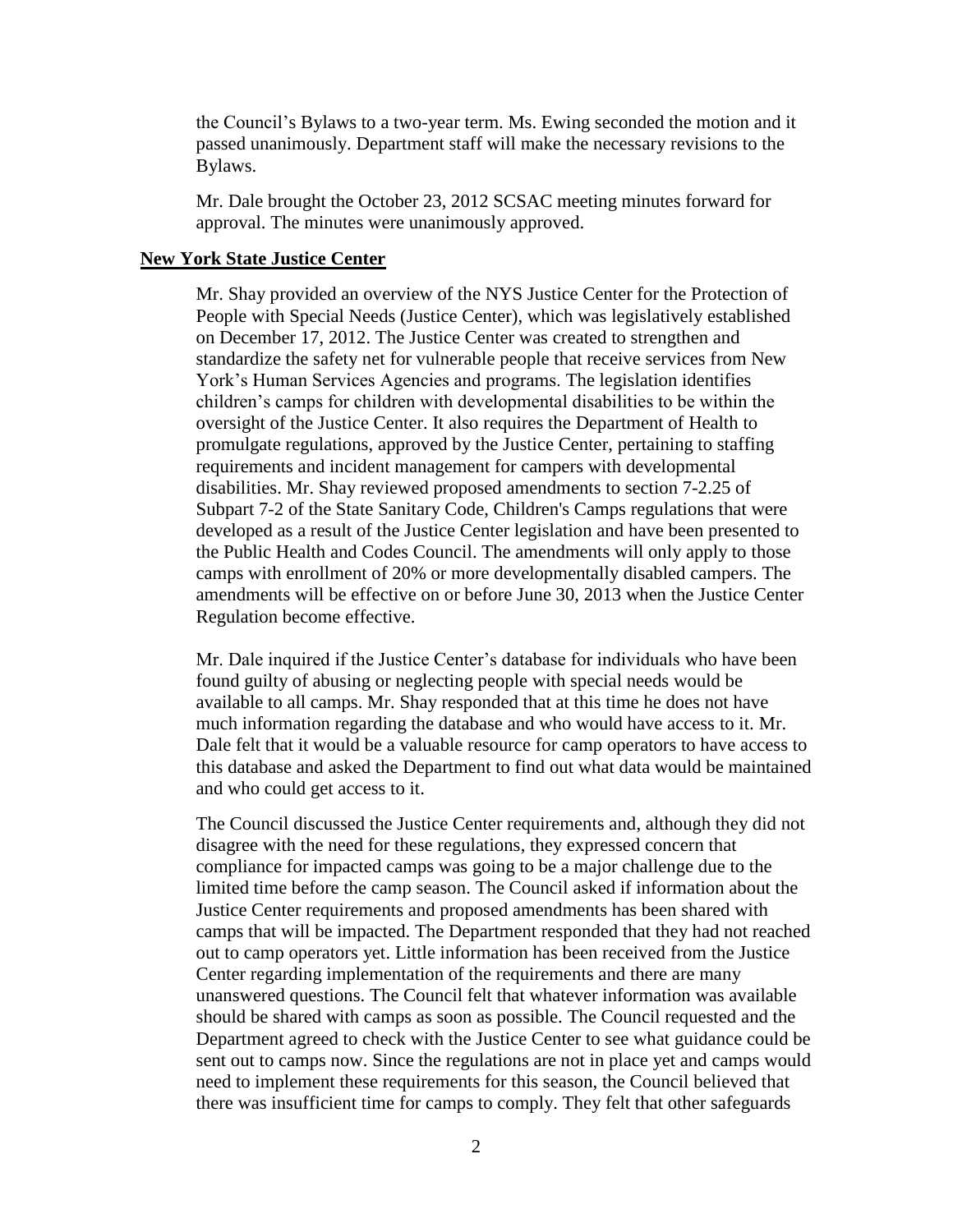were in place to address these issues for the 2013 season. The Council made and unanimously passed a motion recognizing the value and need for a smooth transition, the Council recommends that the Department requests the Legislators to defer the effective date of the Justice Center requirements for camps until 2014 to allow camps time to comply.

# **Epinephrine Auto-Injectors Guidance**

Mr. Shay reported that based on the Council's previous recommendation, the Epinephrine Auto-Injector Use Fact Sheet was revised to include a statement strongly encouraging camps to establish an Epinephrine Auto-Injector Program.

Mr. Coleman made a motion for a continuing recommendation to the Department to require epinephrine auto-injectors at children's camps. The motion was seconded and unanimously passed.

# **Updated Fact Sheets and Guidance**

Mr. Shay noted updates to the following documents:

- The NYS Sex Offender Registry Search Procedures for Children's Camps was revised to remove the Division of Criminal Justice Services (DCJS) search procedures and replace them with a link to the procedures on the DCJS's website. The revision was necessary due to outdated DCJS mail and email addresses along with other minor deviations from DCJS current procedures.
- The brochure, "How to Obtain a Permit to Operate a Children's Camp" was updated to be consistent with the 2011 code amendments.
- 2013 Staff Certification Fact Sheets were updated and distributed in January. Subsequently additional updates were made to the CPR and Camp Aquatics Director Fact Sheets.

# **Green Cleaning Products and Pesticides Update**

Mr. Shay reviewed the Council's motion from the last meeting for the Department to do what it could to have pesticides laws for schools extended to camps. The Department looked into the matter and provided the Council an update via e-mail that Department sponsored legislation is limited and this issue was not selected at this time. Mr. Shay stated that information on green cleaning and safe pesticide use was sent out to camps last season and would be sent out again this year.

Mr. Scheinfeld noted that since the last Council meeting Bill A4841 was introduced to limit the use of pesticides at camps. He noted that a letter to him from Mr. Chinery, the acting Director of the Center for Environmental Health, indicated that the Department is supportive of reducing children's exposure to pesticides. After some discussion, Mr. Scheinfeld made a motion that the Council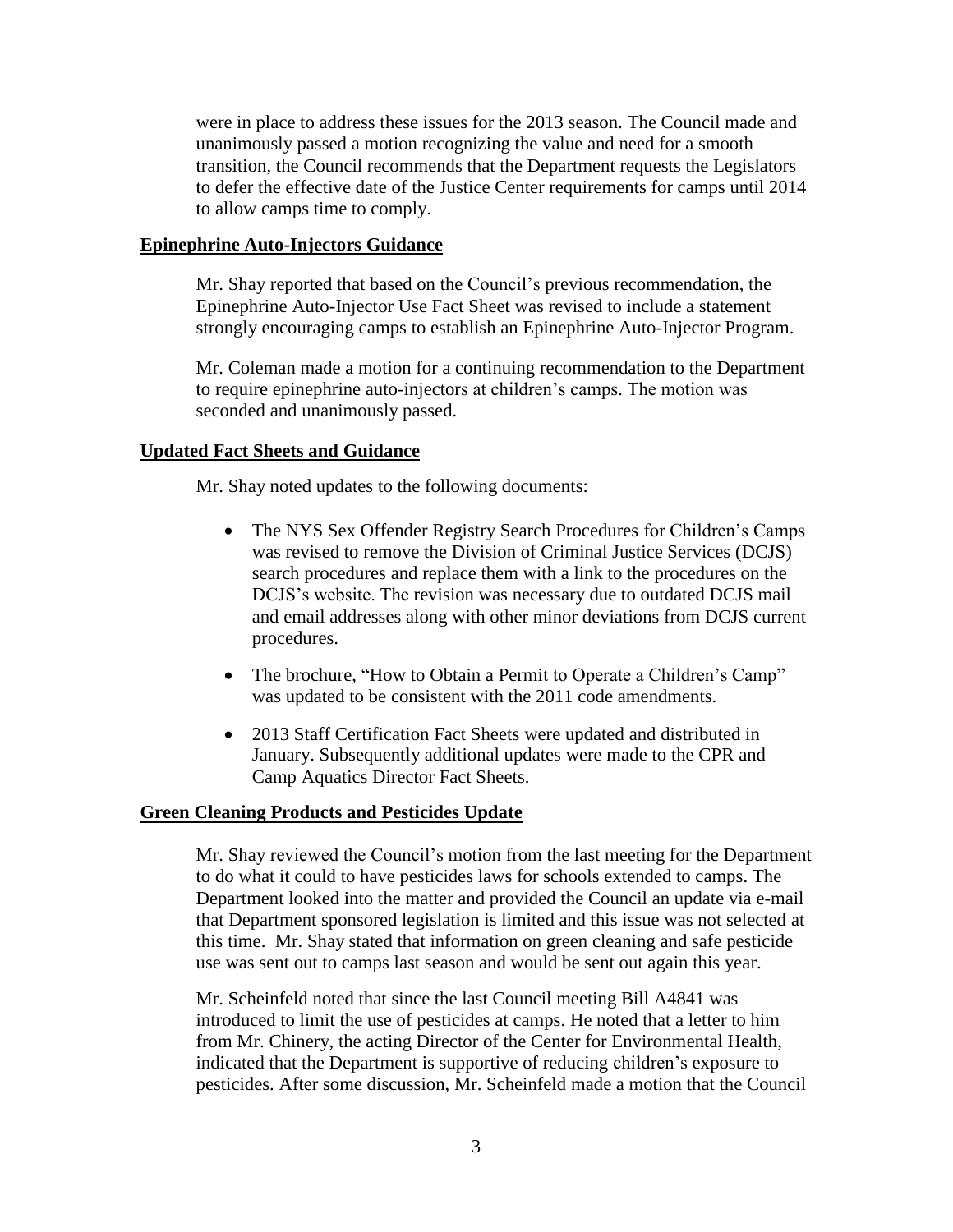recommend the Department express its support to the Legislature for Bill A4841 that is currently pending. The motion passed unanimously.

## **2012 Camp Season's Preliminary Overview**

Mr. Shay reported that during the 2012 children's camp season there were no camper related fatalities reported. The Department is currently reviewing and assessing incident data from 2012, but a preliminary review showed that with the exception of gastrointestinal outbreaks, which increased, the number and type of incidents were generally consistent with past years. Initial analysis of the outbreaks found that inadequate isolation and control procedures were implemented by some camps and likely contributed to the extended duration of the outbreaks. A draft of the Department's final report on the 2011 camp incidents has been completed, but not been finalized yet. The number and types of incidents were consistent with previous years. The Council discussed and agreed that they would like to continue to have a yearly report on the number and types of incidents at camps.

### **Boating Activities Oversight**

Ms. Ewing reviewed discussions of the Boating Activities Oversight Committee and Council regarding the minimum age to oversee boating activities and if an 18 year-old was adequate. Ms. Ewing concluded that it was thought that the best place to address the oversight of the boating activity and staff credentials was in the camps safety plan. Mr. Scheinfeld questioned if an 18-year-old was mature enough to oversee boating. The Council discussed the issue further and asked the Department to survey camps to determine what protocols are being implemented. The Department agreed to do so.

## **AEDs at Camps**

Mr. Shay reported that at this time there has not been any change in the Department's position to not require AEDs at children's camps. As previously stated the requirement for AEDs is legislatively set and not a regulatory issue.

The Council requested the Department to ask the Bureau of Emergency Medical Services for a list of camps that participate in the Public Access to Defibrillation (PAD) program, which allows camps to voluntarily have an AED on-site. The Department agreed to do so.

## **Amusement Devices at Children's Camps**

Mr. Shay reported that the Department of Health and the Department of Labor are finalizing a Memorandum of Understanding to eliminate overlapping oversight of certain amusement devices used at camps.